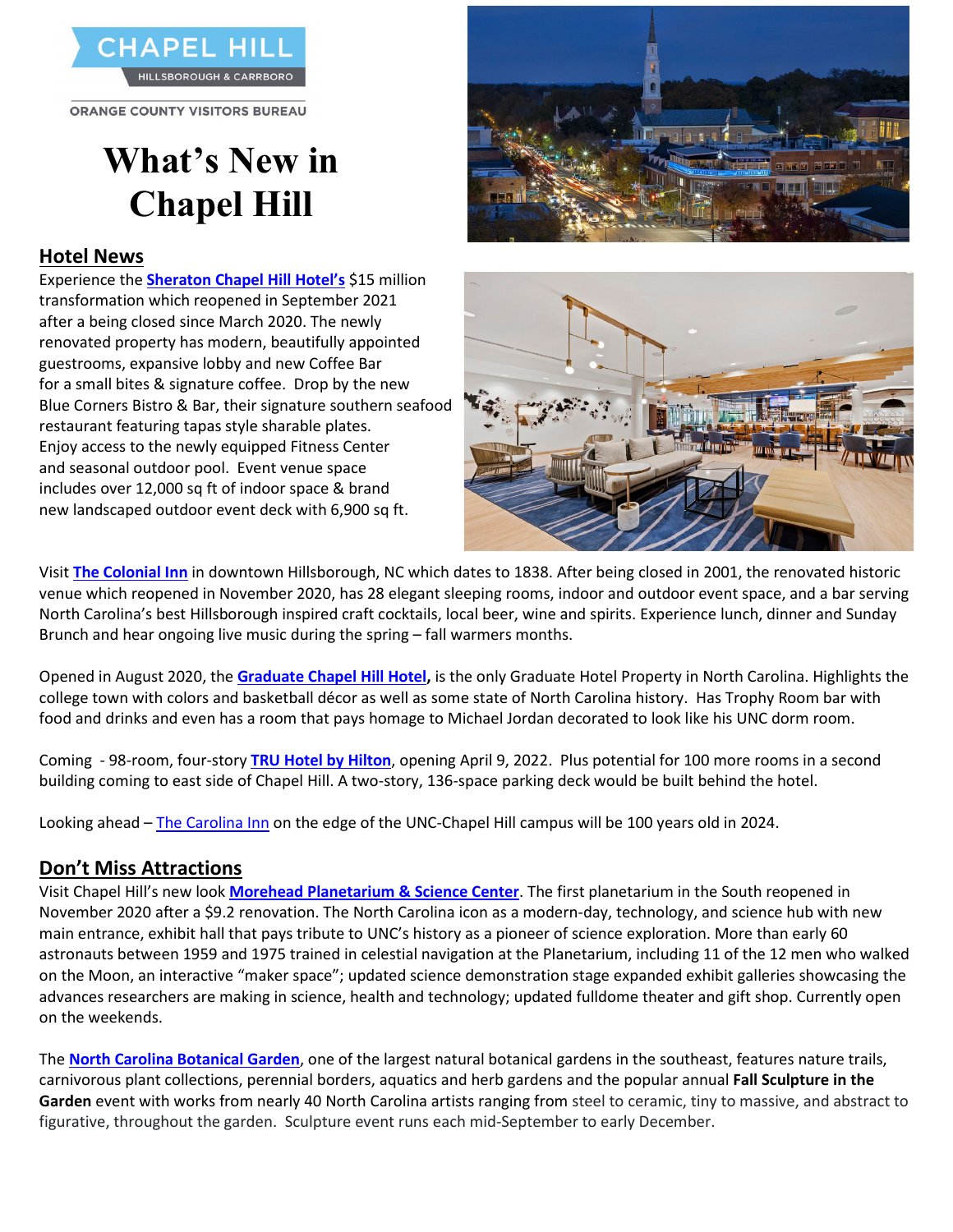**Th[e Carolina Basketball Museum](https://goheels.com/news/2021/5/14/mens-basketball-carolina-basketball-museum-to-reopen-on-june-1.aspx)** has some new artifacts, including the ball Luke Maye shot to beat Kentucky in the 2017 NCAA Elite Eight en route to UNC's sixth NCAA title, the shoes Roy Williams wore in the final coaching win of his career in 2021 and updated historical panels and video to illustrate the hiring of Hubert Davis as the newest Tar Heel head coach.

**[Burwell School](https://burwell-school-historic-site.square.site/)** in Hillsborough, NC is celebrating its bicentennial (1822-2022). The property includes a lovely old house (ca. 1821, expanded 1848) and two outbuildings on two acres in the town's Historic District. In addition to housing a girls' school this place was home to families through the 19th century and into the 20th. Visit the website for information abou[t events](https://www.burwellschool.org/bicentennial-1822-2022)  throughout the year including a birthday event September 17, 2022.

### **Area Arts Updates**

See more than two dozen colorful **[murals](https://www.visitchapelhill.org/blog/post/17-must-see-murals-in-orange-county/)** in Chapel Hill, Carrboro and Hillsborough.Newest ones feature Chapel Hill's African American Trailblazers, blues musician Elizabeth Cotten, colorful Hillsborough mural, Love Hillsborough Tile Mosiac, Carrboro's We Are Community and Black Lives Matter.

News Arts Gallery comes to historic West Hillsborough in old textile mill. The Orange County Arts Commission manage[s The](https://artsorange.org/enomill/eno-arts-mill-studios/)  [Back Studios:](https://artsorange.org/enomill/eno-arts-mill-studios/) A 3,000sf space featuring eleven artist studios as well as communal work space and a kitchen which opened in February 2020 and a 7,000 sf multi-purpose arts space featuring the [Front Studios](https://artsorange.org/enomill/eno-arts-mill-studios/) (five artist studios/offices), a [classroom,](https://artsorange.org/enomill/classes/) the [Eno Arts Mill Gallery,](https://artsorange.org/enomill/openings/) and the OCAC offices. A variety of future arts spaces are in the works, such performing arts space and a community dark room and ceramics studio. The arts commission has in the works a new countywide biennial public art festival scheduled to occur throughout Chapel Hill, Carrboro, and Hillsborough in the summer of 2023. Please follow-up with l Katie Murray with the Arts Commission for the latest plans [kmurray@orangecountync.gov.](mailto:kmurray@orangecountync.gov)

Visit th[e Ackland Art Museum](https://ackland.org/) on the UNC-Chapel Hill campus. The Museum's permanent collection consists of more than 19,000 works of art, featuring North Carolina's premier collections of Asian art and works of art on paper (drawings, prints, and photographs), as well as significant collections of European masterworks, twentieth-century and contemporary art, and North Carolina pottery. Upcoming Exhibits include **[Modern Black Culture: The Art of Aaron Douglas](https://ackland.org/exhibition/modern-black-culture-the-art-of-aaron-douglas/)**, **April 22, 2022 - June 19, 2022.** 

## **Get outside – What's New on the Farm in Orange County, NC**

Home to Carrboro's Steel String Brewery's new production facility, is the new **[Pluck Farm](https://www.facebook.com/PluckFarmNC/)** on Hwy 54 in western Orange County crafting beers with native NC ingredients foraged from the land. Family- & dog-friendly venue featuring a beer garden, food truck pop-ups, lawn games, rolling pastures, plus a disc-golf 4 hole putter and beginner-friendly course (Sampler) and a more technical and challenging 9 hole course (Full-Flight). Property also includes part of the Mountains to Sea Trail.

Visit Chapel Hill's **[Spring Haven Farm](https://www.springhaven.farm/)** meeting baby goats, pigs, donkeys, cows and more. While you're enjoying the animals, there will be treats to eat and drink and music to listen to. Kids can take a ride on the Tractor Train Express. The Craft's station features magical farm crafts and fun creations. Bird houses are for sale that you'll be able to build and design as well as pots to paint for your plants. Seasonal events from February to December. Pumpkin carving, movies with goats, s'mores with goats and more. Yelp named Spring Haven Farm the best place to pick pumpkins in North Carolina in October 2021.

Chapel Hill's **Honeysuckle [Farm, Tea House](https://www.thehoneysuckleteahouse.com/) and Meadery** has tons of new offerings. Recent expansions provide for teahouse room addition, tea tours, meadery tasting room, flowers on the farm, shop for teas and nursey plants, new shaded stage and gazebo, onsite yurt rental, picnics and more. In the spring and summer visit Chapel Hill's **[Lavender Oaks Farm](https://lavenderoaks.farm/)**, a working lavender farm featuring 4000 lavender plants in 9 varieties as well as a farm shop and much more.

## **What's New in the Drink & Dining Scene**

Newly opened **Franklin [Motors Beer Garden](https://www.franklinmotors.net/) & Gastropub** at 601 W. Franklin Street on the site on the old Franklin Street Motors car lot. Food truck on site, picnic tables and more. (photo)